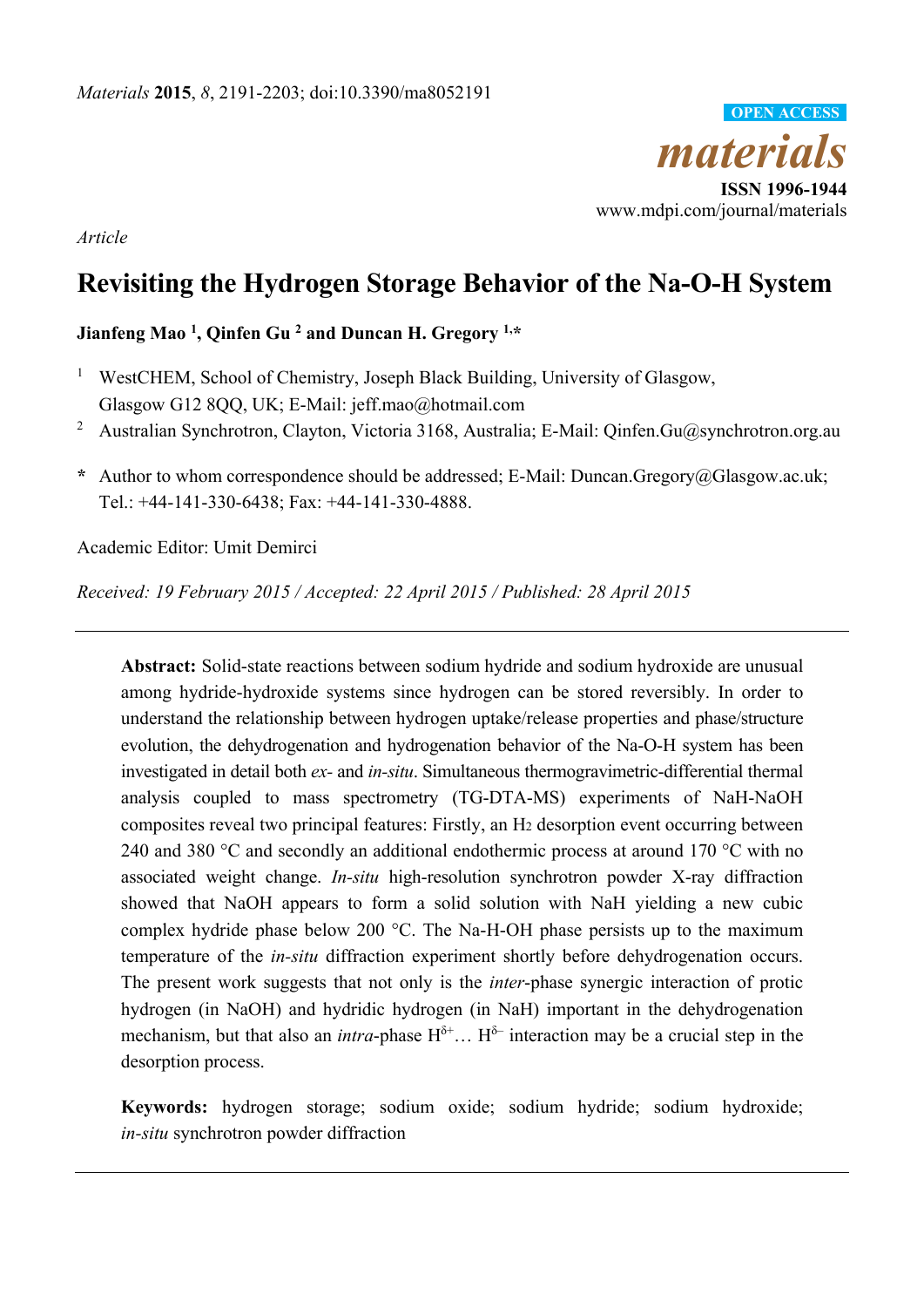## **1. Introduction**

With the continued depletion of fossil fuel resources and the increasing impact of environmental pollution, renewable and clean energy sources such as wind and solar technologies have become a major priority and been the subject of increased research interest. However, many renewable energy sources are intermittent and so a means by which energy can be stored and transported is vital [1]. One approach is to store energy chemically as a clean fuel and hydrogen is regarded as one of the best options due to its abundance, high gravimetric energy density and capacity to be sustainably generated. However, a means to store hydrogen safely at high capacity and low cost is key to its successful implementation [2,3].

Compared to storage of hydrogen as a compressed gas or a cryogenic liquid, solid-state hydrogen storage is more effective volumetrically and alleviates safety and cost concerns associated with high pressure and/or low temperature. For more than 10 years materials such as light metal hydrides [4], complex hydrides [5–7] and chemical hydrides [8] have been investigated in this capacity and significant advances in understanding and performance have been made. However, no single hydride system yet fulfills all the necessary criteria for mobile applications (principally gravimetric and volumetric capacity, sorption enthalpy and kinetics) [9]. When compared to mobile applications, the requirements for stationary applications are rather different and cycle life/longevity, cost and safety can become the most important parameters [10]. Given the technical demands for portable storage, static medium-large scale hydrogen storage may be at the forefront of initial efforts in energy storage and in shifting electrical energy from peak to off-peak periods to achieve smart grid management. For this purpose, an abundant, low cost and non-toxic hydrogen storage material becomes increasingly attractive to ensure large-scale and long-term applications with the minimum of financial burden.

Among various hydrogen storage materials, sodium based materials are very promising as hydrogen storage media for stationary applications since sodium is one of the most abundant elements on Earth (2.64 wt%), and is relatively cheap [11–15]. Moreover, sodium resources are geographically ubiquitous (e.g. from the sea and from underground deposits). Recently, Xu *et al*. found that sodium oxide, Na<sub>2</sub>O can absorb hydrogen easily at close to ambient temperature (~60 °C) to form NaH and NaOH. Further, the hydrogenated products, NaH and NaOH, can be readily converted back to Na2O by thermal treatment [16,17]:

$$
Na2O + H2 \leftrightarrow NaH + NaOH \quad \Delta H = 55.65 \text{ kJ/mol H}2 (3.2 \text{ wt%)}
$$
 (1)

Dehydrogenation in the NaH-NaOH system occurs at a lower temperature than that for NaH alone and given that NaOH and NaH contain  $H^{\delta^+}$  and  $H^{\delta^-}$ , respectively, the interaction of these two hydrogen species could be responsible for the relative decrease in dehydrogenation temperature between Na-O-H and Na-H [16,17]. The dehydrogenation process and mechanism are still not clear, however. Interestingly a number of much earlier studies of the Na-O-H system have indicated that the alkali metal hydride and corresponding hydroxide may be miscible [18–22]. More recently, during a study of the effect of NaOH as an additive in the Na-H system, it was observed that *ca*. 10 mol% of NaOH could apparently be incorporated into the NaH structure and resulted in enhanced hydrogen motion in NaH above 150  $^{\circ}$ C [23]. These previous results suggest that OH<sup>-</sup> can be substituted for H<sup>-</sup> within the NaH structure above 150 °C. Given the connectivity between proton conduction and hydrogen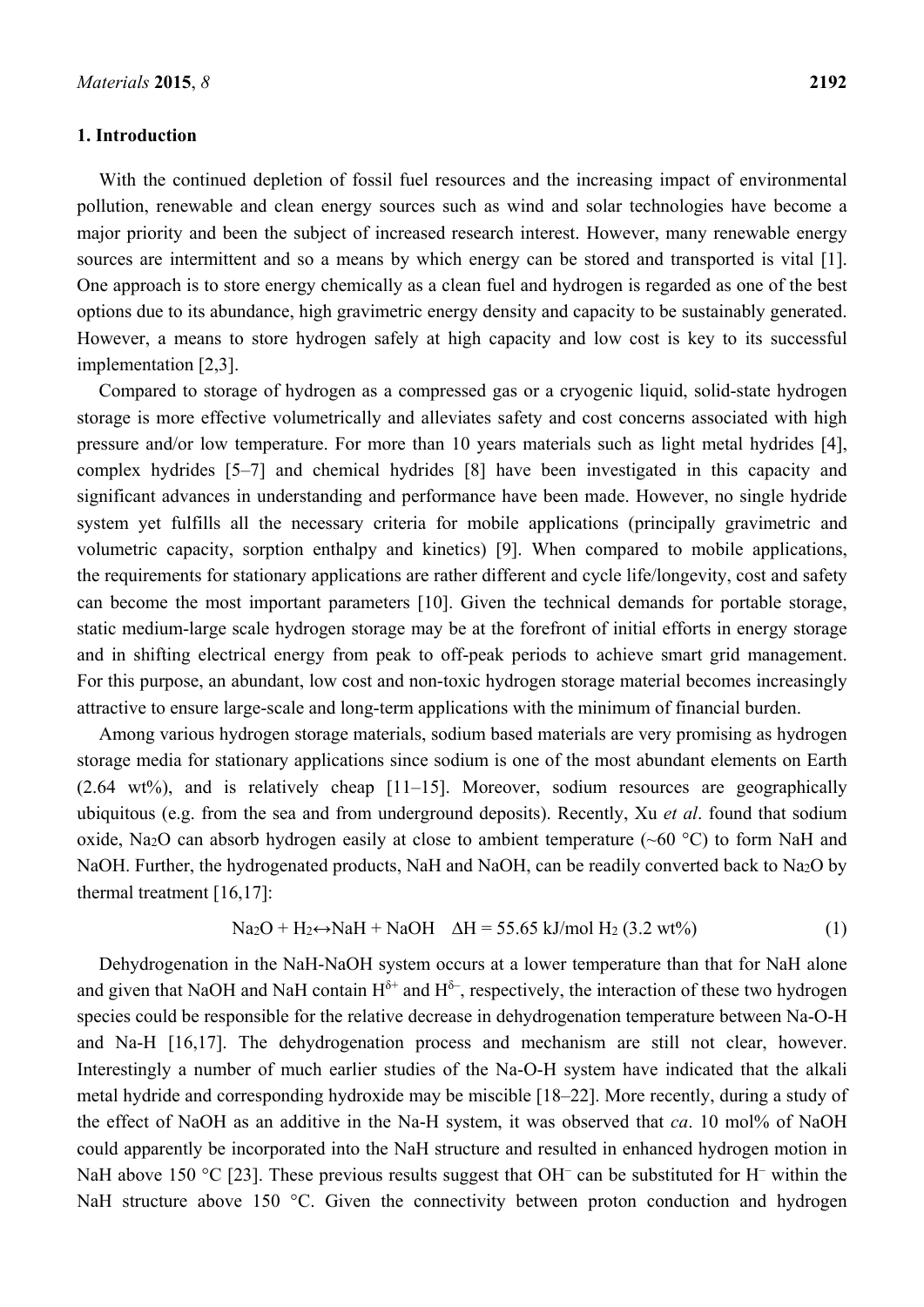uptake/release kinetics [24], an investigation of the structural and phase composition changes in the Na-O-H system during heating should provide considerable insight into the desorption mechanism and ultimately in how the performance of the system might be improved. In this paper, we present a detailed study of hydrogenation and dehydrogenation in the Na-O-H system, particularly exploiting *in-situ* synchrotron X-ray powder diffraction methods to elucidate the subtle changes in composition and structure immediately prior to hydrogen release.

## **2. Results and Discussion**

## *2.1. Hydrogenation of Na2O*

The time-resolved hydrogenation profile of as-milled Na2O with temperature (at 18 bar) is shown in Figure 1. On heating at 3  $^{\circ}$ C min<sup>-1</sup>, hydrogen uptake is initiated close to room temperature (30–50  $^{\circ}$ C). Upon heating to 140 °C, the hydrogen uptake rate increases significantly and 2.5 wt%  $H_2$  can be stored under these conditions. Subsequently, hydrogenation is relatively slow and a total of 3.3 wt% hydrogen is absorbed by 400 °C. These uptake results are consistent with previous studies [16,17], although it should be noted that the experimental figure of 3.3 wt% slightly exceeds the theoretical capacity. In principle, this could be possible due to the partial reaction of Na<sub>2</sub>O with moisture during hydrogen uptake, but powder X-ray diffraction (PXD) patterns before and after hydrogenation suggest that the reaction of an impurity in the starting material with hydrogen may also contribute as discussed below.



**Figure 1.** Hydrogen uptake of as-milled Na<sub>2</sub>O under 18 bar of hydrogen.

PXD was performed to clarify the chemical reactions that occur on hydrogenation. Figure 2 shows the PXD patterns of the Na2O starting material after mechanical milling (sample 1), the material after hydrogenation (sample 2) and finally after subsequent dehydrogenation (sample 3). Although Na2O was the main phase in the ball milled starting material as expected, an impurity phase of Na<sub>2</sub>O<sub>2</sub> was also detected, and analysis of the diffraction pattern yielded a phase fraction of *ca*. 10 wt%. After hydrogenation at 400 °C, NaH and NaOH were formed and the diffraction peaks from Na<sub>2</sub>O and Na<sub>2</sub>O<sub>2</sub> were no longer present. Upon dehydrogenation at 400 °C, Na<sub>2</sub>O reformed and was present as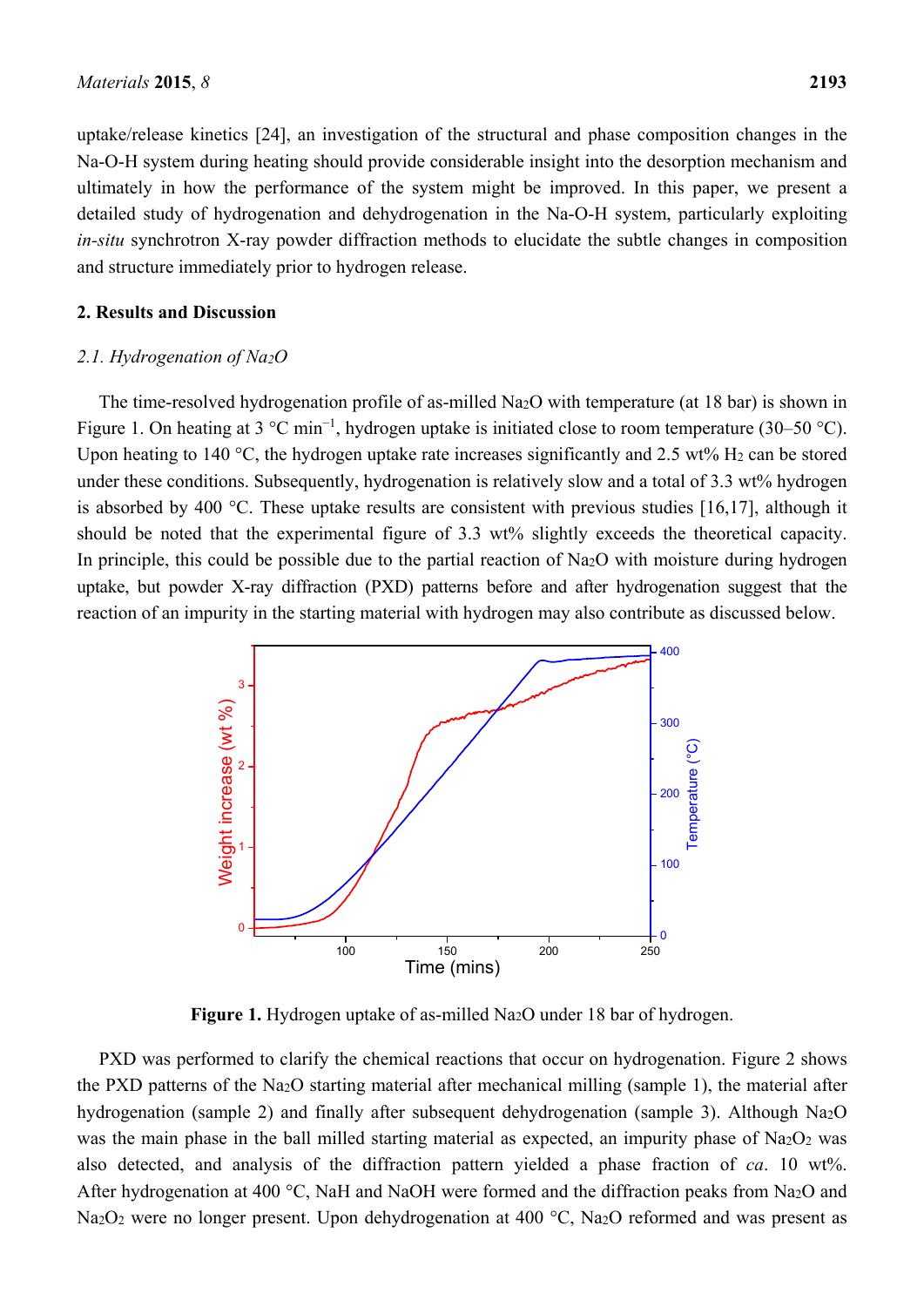the majority phase. Overall, therefore, the material system demonstrated a reversible reaction as described by Equation 1. The presence of NaOH in the dehydrogenated product, sample 3 could suggest partial hydrolysis of Na2O, but the more likely origin of the hydroxide is from hydrogenation of the original Na<sub>2</sub>O<sub>2</sub> impurity in the starting material (since Na<sub>2</sub>O<sub>2</sub> + H<sub>2</sub> $\rightarrow$ 2NaOH). This leads to an excess of NaOH in the hydrogenated product, sample 2 (*i.e*., NaH:NaOH is not in the expected 1:1 molar ratio following hydrogen uptake) which persists during the dehydrogenation process at 400 °C However, Rietveld refinement for hydrogenated Na<sub>2</sub>O shows that the molar ratio of NaOH and NaH in the sample is 1.66:1. The phase fraction of NaOH exceeds the amount expected solely from the hydrogenation of 10 wt% Na2O2. Thus, both the hydrolysis of Na2O (and possibly of NaH) and the hydrogenation of the original  $Na<sub>2</sub>O<sub>2</sub>$  impurity lead to the observed excess of NaOH.



**Figure 2.** XRD patterns of Na2O after ball milling (sample 1), after hydrogenation at 400 °C/18 bar H<sub>2</sub> (sample 2), and after subsequent dehydrogenation at 400 °C (sample 3).

## *2.2. Dehydrogenation of NaH-NaOH*

The dehydrogenation process in the NaH-NaOH system was investigated further. Figure 3 shows a PXD pattern of the as-milled mixture of NaH-NaOH (molar ratio 1:1; sample 4) as compared with the individual commercial starting materials NaH and α-NaOH. It can be seen that the as-received NaH contains a small amount of NaOH impurity, while the as-received NaOH contains a minor phase of the hydrated hydroxide, NaOH·H2O. By comparison, only NaH and NaOH were detected in sample 4. The absence of the NaOH·H2O impurity in sample 4 is attributed to dehydration during ball milling.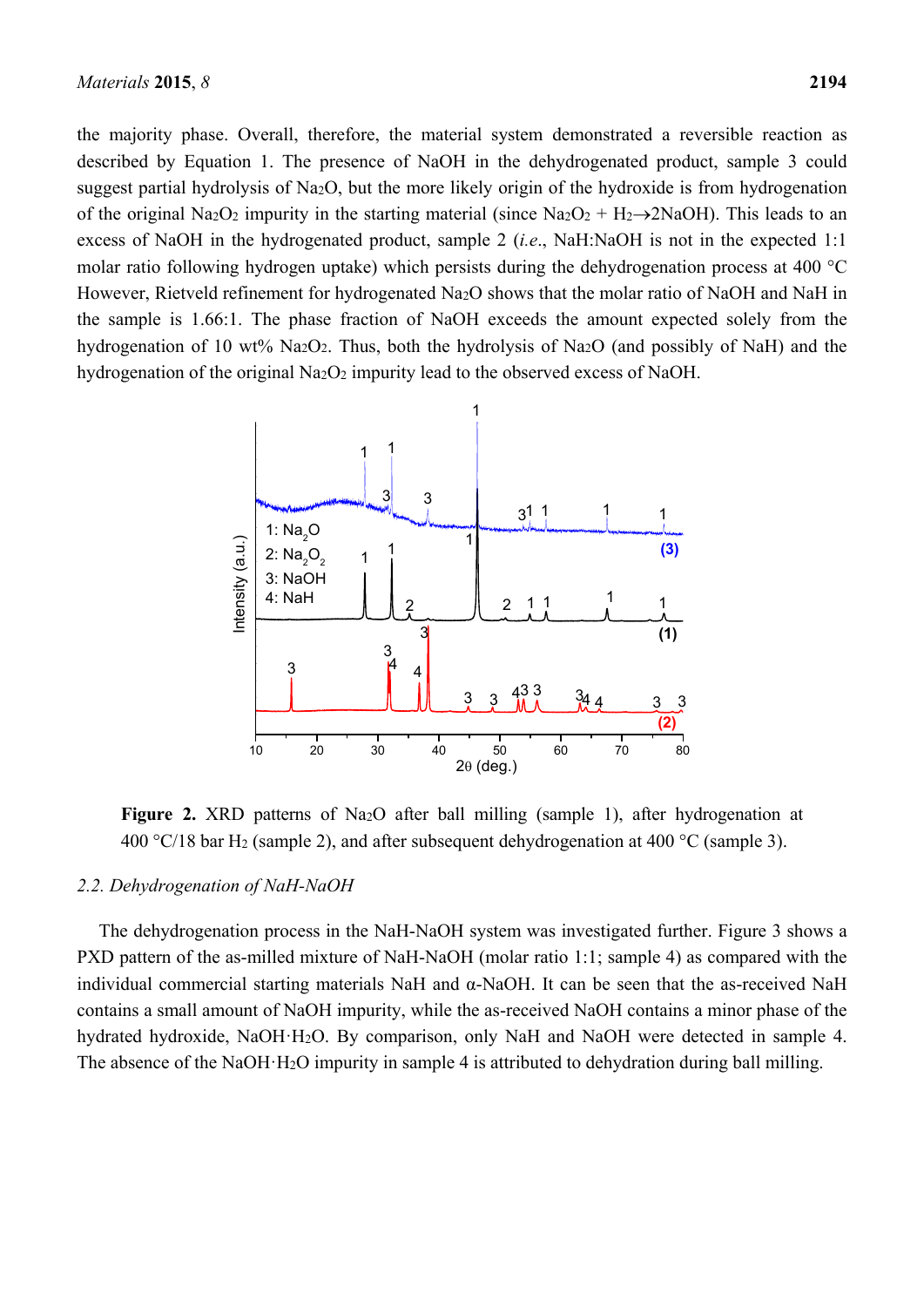

Figure 3. PXD patterns of as-received NaH and NaOH, and as-milled NaH-NaOH (1:1), sample 4.

The thermal decomposition behavior of sample 4 compared to NaH and NaOH was investigated by DTA, as shown in Figure 4. The DTA profile for NaH shows one endothermic peak at *ca*. 360 °C, which can be assigned to the decomposition of NaH to Na metal and hydrogen. For NaOH, the DTA profile shows two endothermic peaks at 299 and 319 °C, which can be assigned to the  $\alpha$ - $\beta$ (orthorhombic-monoclinic) phase transition and the melting point, respectively [25,26]. By contrast, sample 4 shows different features, displaying multiple endothermic peaks. The first endothermic event occurs at 171 °C and is relatively well-defined while the second is more complex (consisting of perhaps three or more individual processes) and reaches a maximum in the DTA profile at 333 °C. The second endothermic event can be attributed to the reaction of NaH and NaOH culminating in the formation of Na2O and hydrogen. The results further confirmed that the dehydrogenation pathway of the NaH-NaOH mixture is entirely different to that observed for NaH. The first endothermic event is not observed in either NaH or NaOH. It would appear therefore that the synergic interaction of hydrogen species in NaH and NaOH not only contributes to the lower dehydrogenation temperature *vs*. NaH itself, but also leads to likely reaction in the solid state and structural changes during the heating period prior to dehydrogenation. To clarify the structural changes that occur before dehydrogenation, variable temperature, *in-situ* synchrotron PXD experiments were conducted on the NaH-NaOH mixture and are discussed below.

*Ex-situ* XRD characterization was performed on several dehydrogenated hydride-hydroxide mixtures of varying molar ratio after heating each to 400 °C (Figure 5). Clearly, Na<sub>2</sub>O was the main phase in the dehydrogenated NaH-NaOH (1:1) sample, but some residual NaOH remains also detected. In this case, the presence of residual NaOH can be attributed to the fact that the NaH and NaOH starting materials contain low levels of NaOH and NaOH·H2O impurities, respectively. Hence the NaH:NaOH ratio departs from the ideal stoichiometric 1:1 value in the mixture. In order to obtain single phase Na2O as a dehydrogenation product, we optimized the quantity of NaH and NaOH in the starting mixture. As shown in Figure 5, NaOH impurity reflections diminished as the NaH:NaOH ratio increased, reaching a minimum when a 23 wt% excess of NaH was used. On adding a 25 wt% excess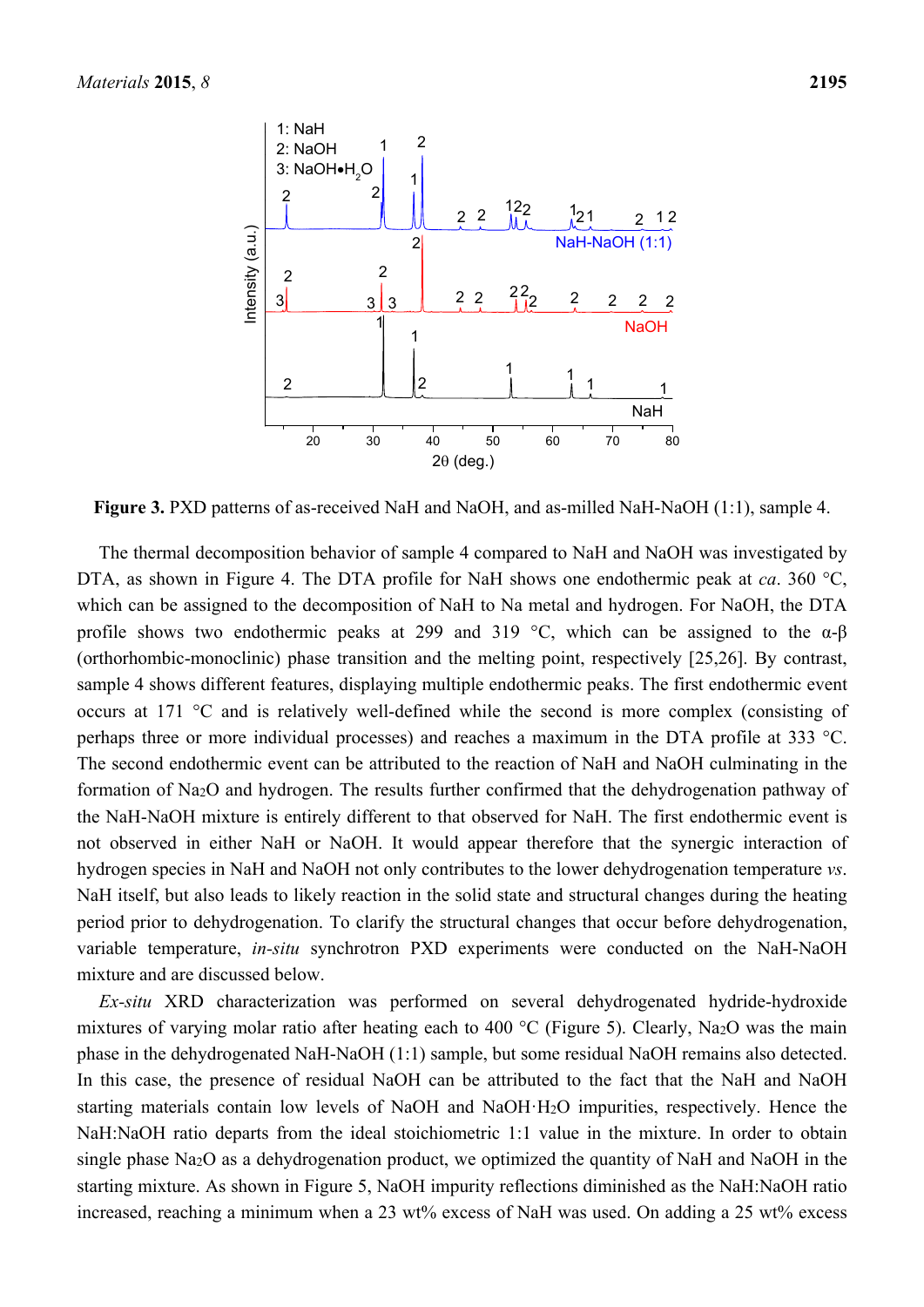of NaH, no NaOH was observed in diffraction patterns but reflections originating from Na metal appeared. Therefore, use of 23 wt% excess of NaH was found to be the optimum reactant composition required to obtain Na2O with minimal impurities (sample 5).



**Figure 4.** DTA profiles of NaH, NaOH, and as-milled NaH-NaOH (1:1) mixture.



**Figure 5.** PXD patterns of NaH-NaOH with varying hydride:hydroxide molar ratio after dehydrogenation at 400 °C.

The thermal behavior of sample 5 was investigated by TG-DTA-MS (Figure 6). TG results showed that the mixture released gas from 200–378  $^{\circ}$ C with a corresponding weight loss of 3.1 wt%. Moreover, it was evident from mass spectra collected simultaneously while heating that hydrogen was the only evolved gaseous product, consistent with the reversible reaction described by equation 1. The DTA profile for sample 5 reveals a similar feature with the sample NaH-NaOH (1:1). The first endothermic peak was observed at 170 °C, while the second cluster of overlapping endothermic peaks with a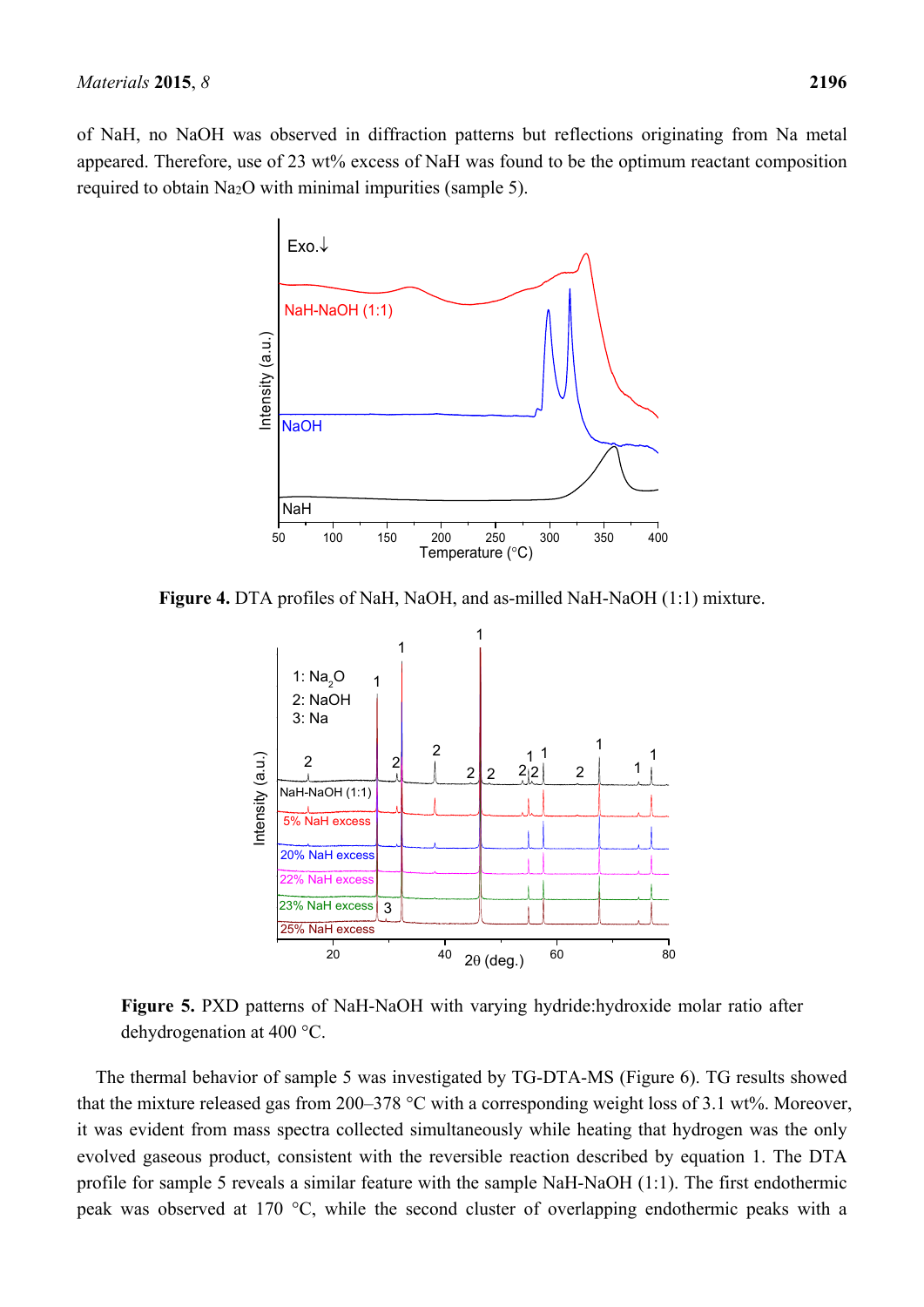

**Figure 6.** Simultaneous TG-DTA-MS profiles of sample 5: (**a**) TG-DTA traces; (**b**) mass spectra for hydrogen and water.

#### *2.3. In-Situ Synchrotron Powder Diffraction*

*In-situ* synchrotron PXD methods were used to clarify the reaction mechanism underpinning the first endothermic event at *ca*. 170 °C by heating sample 5 from room temperature to 260 °C. Figure 7 shows selected regions of the *in-situ* diffraction patterns for sample 5, the relevant peak indices and a plot of the resulting cell volume changes of the NaH and NaOH phases, respectively, as a function of temperature. Structure refinements performed against the synchrotron PXD data were conducted for each data set (see supplementary information). A fundamental parameter (FP) approach was employed in TOPAS to perform whole-pattern profile fitting of the diffraction data collected in transmission mode. The diffraction background was fitted with Chebychev functions. Structural data from the ICDD PDF4 (2014) database for NaH (02-0809) and α-NaOH (078-0188) were used as starting models in TOPAS. At room temperature NaH crystallizes in cubic space group  $Fm\overline{3}m$  (No.225;  $a = 4.8826(1)$  Å), while α-NaOH is orthorhombic (*Cmcm*, No. 63; *a* = 3.4039(1) Å, *b* = 3.4011(1) Å, *c* = 11.3901(1) Å).

Before heating, room temperature PXD data show that sample 5 consists only of NaH (44 wt%) and NaOH (56 wt%). There are no impurity diffraction peaks observed in the PXD pattern. As shown in Figure 7, below 110 °C, reflections for both NaH and NaOH shift slightly to lower angle with increasing temperature. This shift corresponds to the expected thermal expansion of the NaH and NaOH lattices. The cell volume for NaH increases from *ca*. 116.4  $\AA$ <sup>3</sup> to *ca*. 118.5  $\AA$ <sup>3</sup> over this temperature range, corresponding to a volume expansion of approximately 1.8%. Over the same temperature range, the cell volume for NaOH increases by approximately 0.99% and the phase fractions of NaH and NaOH remain effectively constant, indicating that no reaction occurs between the hydride and hydroxide.

From 110 °C, all the NaH peaks become increasingly asymmetric with some evidence of reflections emerging at slightly higher 2θ values to the main peaks as manifested by a broadening tail to all NaH reflections. Meanwhile, the NaH peaks shift continuously to lower 2θ angles and the hydride cell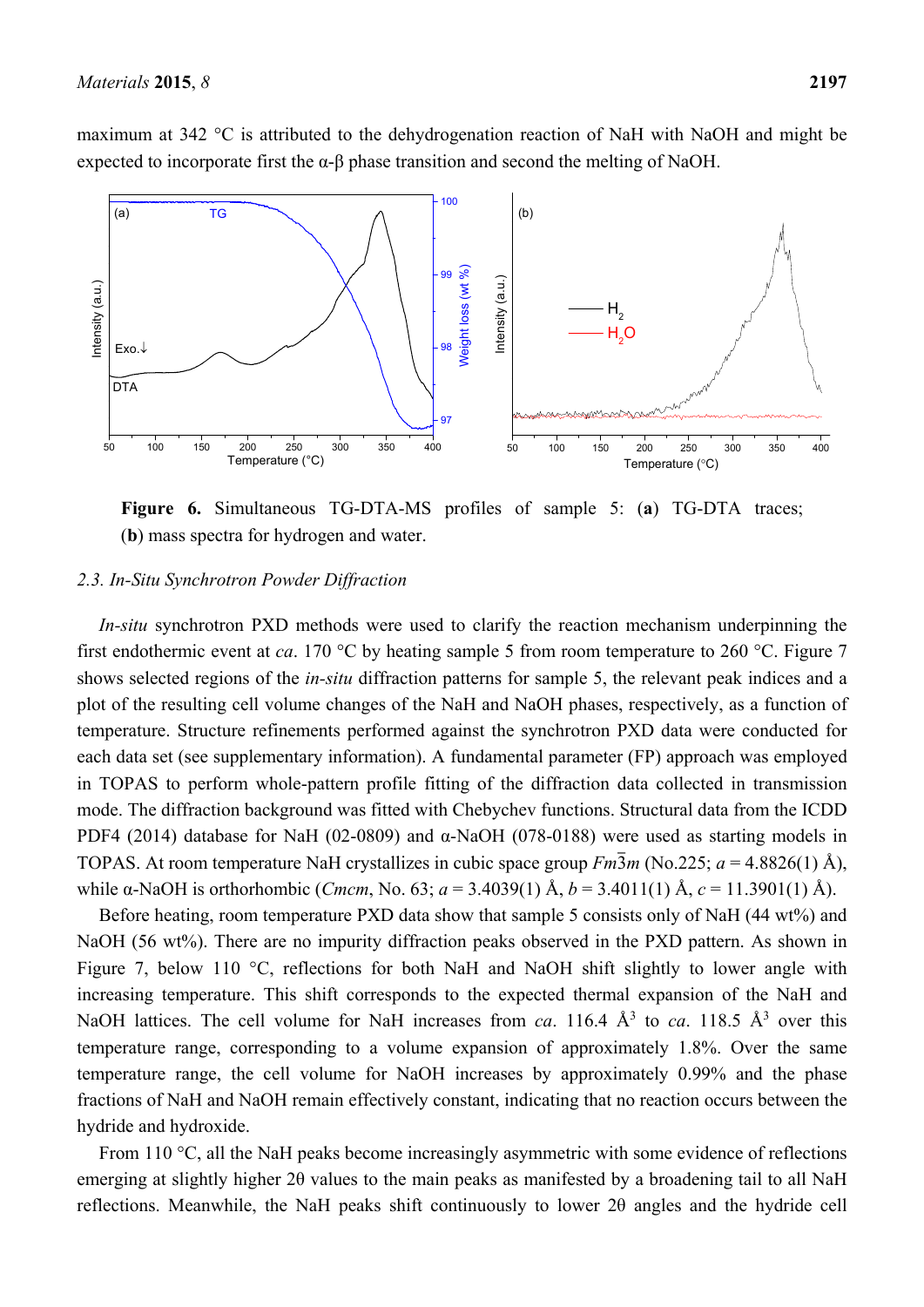volume increases significantly such that at 180 °C the value is approximately 7.2% larger compared to that at room temperature (Figure 7e). Most significantly, however, starting from 190 °C, the NaH peaks become asymmetric at lower diffraction angle while simultaneously the NaOH diffraction peaks become weaker. As can be seen clearly for the NaH 200 reflection at  $2\theta \sim 22.4^{\circ}$  (Figure 7b), as the temperature increases a new peak starts to appear at a slightly lower 2θ angle. Given that every NaH peak splits in the same sense and that all the original reflections are also retained, the phenomenon indicates the formation of a slightly larger unit cell with a structure type common to the original NaH phase. This indicates that a new NaH-like phase with slightly larger lattice parameters is formed as NaOH becomes depleted.



**Figure 7.** *Cont*.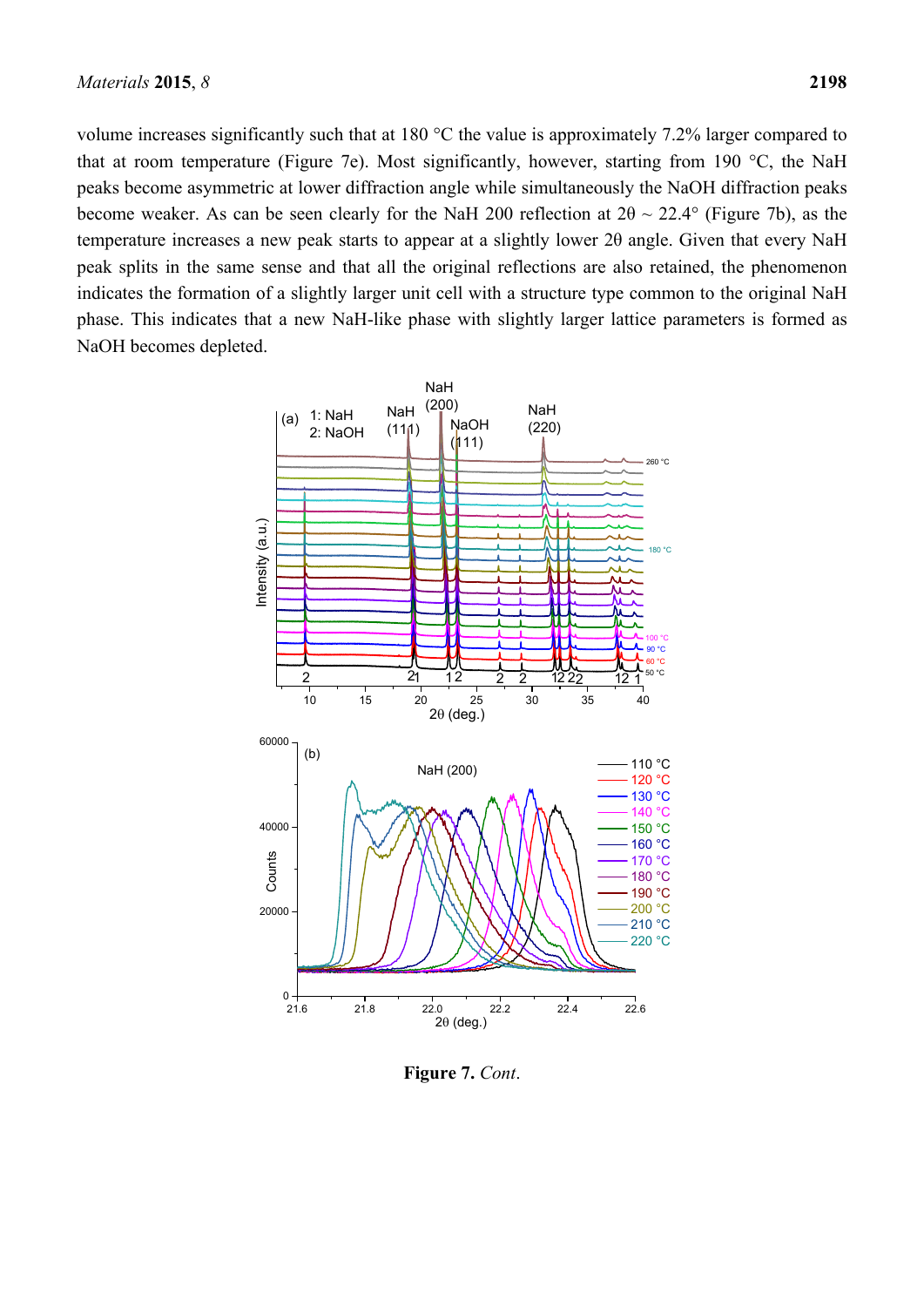

**Figure 7.** *In-situ* synchrotron PXD patterns for sample 5 heated from room temperature to 260 °C with a constant heating rate of 10 °C min<sup>-1</sup> in a closed quartz capillary under Ar atmosphere ( $\lambda = 0.9533$  Å) showing: (**a**) the region from  $7^{\circ} \le 20 \le 40^{\circ}$ ; (**b**) the change in the NaH (200) reflections from 110 to 220  $^{\circ}$ C; (c) the change in the NaOH (111) reflections from 110 to 220 °C; (**d**) the refinement profile at 100 °C; and (**e**) cell volume against temperature for NaH ("NaH\_1"), "Na-O-H" ("NaH\_2") and NaOH, respectively, from room temperature to 260 °C.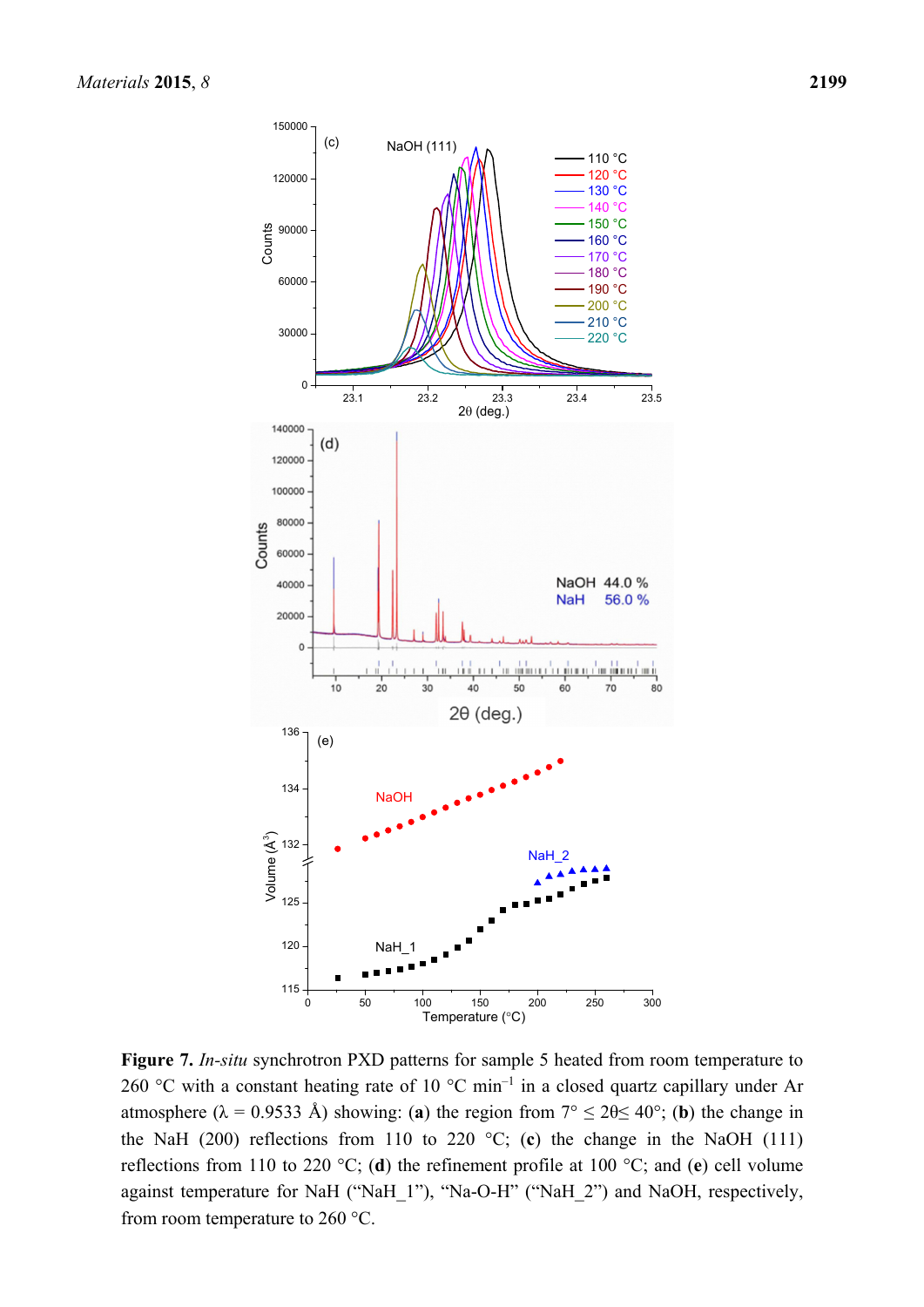By 240 °C there is no evidence of NaOH in the diffraction patterns and the NaH-like phase reflections become more symmetric and sharper, indicative of a single phase. Also noteworthy is that there is no evidence for the formation of Na2O over the entire temperature range of the experiment. The cell volume of the hydride at 240 °C is 127.1  $\AA^3$ , which is approximately 9.2% larger as compared to the room temperature NaH structure. The results suggest that a structural change begins from 110 °C and that by 190 °C NaOH reacts appreciably with NaH in the solid state to form a complex hydride with an NaH-type structure. As the temperature increases further, a single composition of the NaH-like phase is formed. Thus we propose that an NaH-NaOH solid solution forms in which up to 50% of the hydride is replaced by hydroxide; NaH<sub>1-x</sub>(OH)<sub>x</sub> where  $x \le 0.5$ . Hence, one might reasonably speculate that the formation of the hydride-hydroxide is the vital precursor to an *intraphase*  $H^{\delta}$ ...  $H^{\delta-}$  interaction and the hydrogen evolution step during desorption.

The process could thus be represented by the modified version of the reaction equation below:

$$
NaH + NaOH \rightarrow 2NaH_{0.5}(OH)_{0.5} \rightarrow Na_2O + H_2
$$
 (2)

When compared with other  $A H - A O H (A O H)$ <sub>2</sub> systems ( $A = L$ i, K, Mg), similar solid solution behavior has only been observed previously in the K-O-H system [19]. On heating, however, KOH-KH does not apparently combine to form K<sub>2</sub>O, but rather KH decomposes independently while KOH remains to 500 °C [17]. By contrast, in the LiOH-LiH system, although the final decomposition reaction product is Li2O, no solid solution phases are reported prior to oxide formation upon heating, which might be a consequence of the relatively low dehydrogenation temperature [17,27,28]. There is no strong evidence for solid solution formation in the MgH-Mg(OH)2 system prior to dehydrogenation [29]. Na-O-H is unique among these four hydroxide-based combinations as the only system with the appropriate thermodynamics for reversible hydrogen storage. The present work suggests that for hydroxide-hydride materials not only is the inter-phase synergic interaction of protic hydrogen (in NaOH) and hydridic hydrogen (in NaH) important in the dehydrogenation mechanism, but that also an intra-phase  $H^{\delta+}$ ...  $H^{\delta-}$  interaction may be a crucial step in the desorption process. Furthermore, the ensuing lattice expansion and anion disorder of the sodium hydride hydroxide could play a significant role in the diffusion of hydrogen in the solid state either or both as protons and hydride. The mobility of one or both of these species is likely to be key to mediating and controlling the hydrogen uptake and release kinetics in this and similar systems. Strategies involving nanostructuring, additives and catalysts are likely to be crucial in the development of cheap, abundant materials systems such as hydroxides into potentially useful hydrogen stores.

#### **3. Experimental Section**

Na2O (Alfa Aesar, anhydrous, 90%), NaH (Sigma Aldrich, dry, 95%), and (α-)NaOH (Sigma Aldrich, reagent grade, 97%) were used as received. Before the hydrogenation or dehydrogenation experiments, Na2O and NaH-NaOH mixtures (employing different NaH:NaOH molar ratios as indicated elsewhere in the text), respectively, were milled using a 50 mL stainless steel milling jar under argon atmosphere in a Retsch PM100 planetary ball mill. Milling was performed at 400 rpm for 1 min in one direction, paused for 1 min and then reversed to give a total milling duration of 1 h.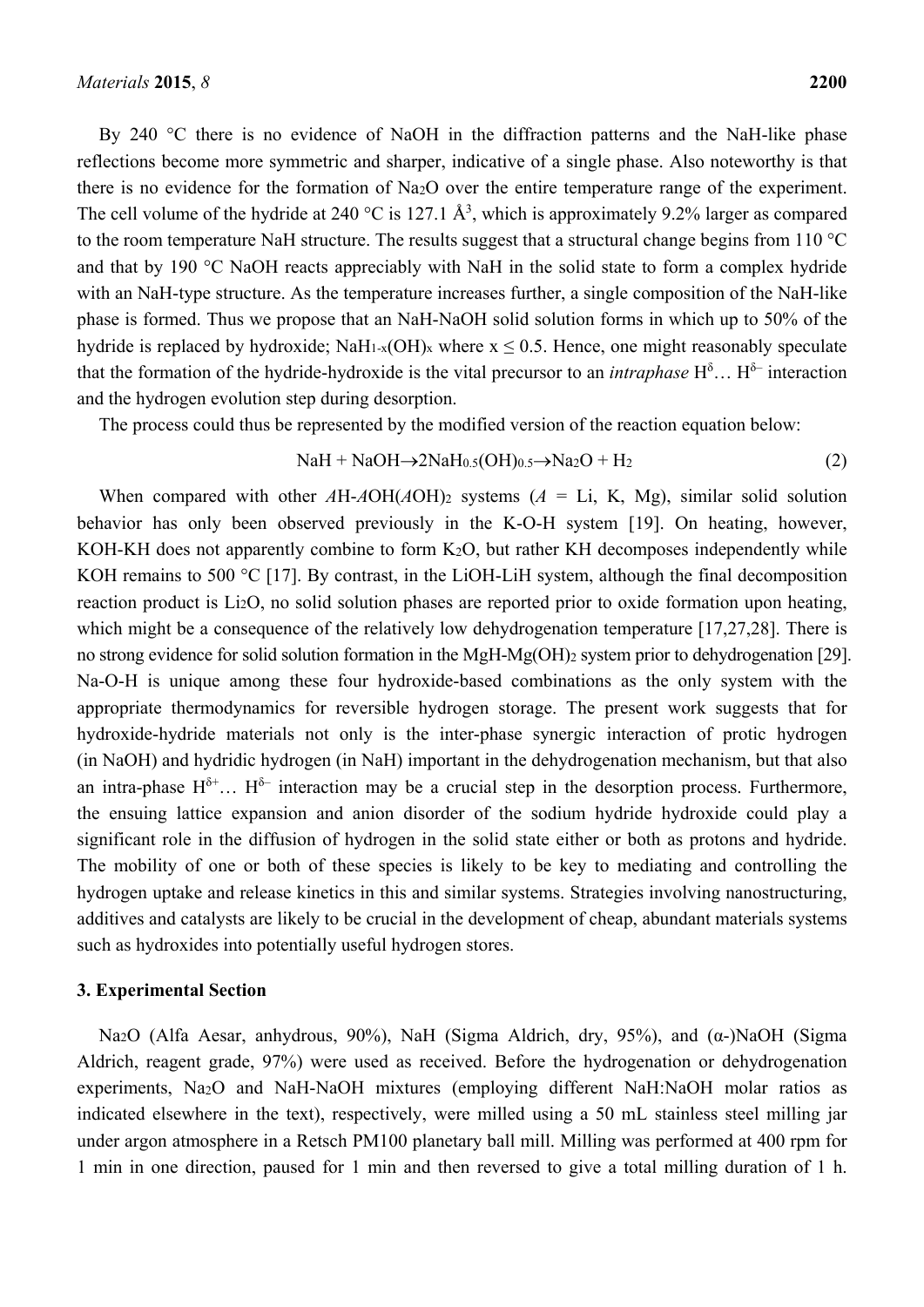A ball:powder mass ratio of approximately 50:1 was employed throughout. All manipulations were performed in an Ar-filled recirculating glovebox (Saffron Scientific, 1 ppm H2O, 1 ppm O2).

Room temperature *ex-situ* powder X-ray diffraction (PXD) experiments were conducted with a Bruker D8 powder diffractometer in transmission geometry with spinning sealed capillaries. Diffraction data for phase identification were typically collected over  $5^{\circ} \le 2\theta \le 85^{\circ}$  with a 0.017° step size and scan times of 1 or 10 h.

Synchrotron PXD data were collected using incident radiation with  $\lambda = 0.9533$  Å using a Mythen-II detector at the powder diffraction beamline, Australian Synchrotron. Time-resolved *in situ* high temperature measurements were conducted with a flow cell under an atmosphere of 1 bar argon (99.99%) using a Cyberstar hot air blower to heat the quartz capillary from 50  $\degree$ C to 260  $\degree$ C at a constant heating rate of 10  $^{\circ}$ C min<sup>-1</sup>. Data were collected with an exposure time of 150 s at every 10 °C step. Data analysis was performed using the TOPAS 4.2 software package [30].

Hydrogen absorption experiments were performed on an intelligent gravimetric analyzer (IGA, Hiden, Warrington, UK) with samples of ∼50 mg contained in stainless steel sample holders. Hydrogen gas (BOC, 99.98%; Motherwell, UK) at 18 bar was introduced into the reaction chamber and absorption was performed between 20 and 400  $^{\circ}$ C with a fixed ramp rate of 3  $^{\circ}$ C min<sup>-1</sup>. The variation in sample mass and temperature with time was recorded.

Thermal behavior of NaH-NaOH samples was analyzed via simultaneous thermogravimetric-differential thermal analysis with coupled mass spectrometry (TG-DTA-MS; Netzsch STA 409 coupled to a Hiden Analytical HPR20 mass spectrometer; Selb, Germany) in an Ar-filled recirculating glovebox (MBraun UniLab; Garching, Germany, 1 ppm H2O, 1 ppm O2). Samples of *ca*. 20 mg were loaded into alumina pans and heated to 673 K under a flow of Ar gas at a rate of 5  $^{\circ}$ C min<sup>-1</sup> in order to achieve complete decomposition of the samples.

## **4. Conclusions**

In summary, the Na-O-H reversible hydrogen storage system has been examined in detail. The (de)hydrogenation behavior of the Na-O-H system was investigated by means of IGA measurements, simultaneous TG-DTA-MS, XRD, and *in-situ* synchrotron PXD. Na<sub>2</sub>O starts to absorb hydrogen at temperatures slightly above ambient (30–50 °C) under a relatively low hydrogen pressure (18 bar). The hydrogenated products, NaH and NaOH, release hydrogen at a lower temperature than the binary hydride NaH. Moreover, differential thermal analysis shows an endothermic event near 170 °C in the NaH-NaOH system that cannot be associated with the dehydrogenation reaction of the mixture or with phase transitions of either of the individual components. *In-situ* synchrotron PXD results show that NaOH forms a solid solution with NaH that persists until 240  $^{\circ}$ C. The NaH and Na(H,OH) cubic phases demonstrate a large volume expansion in the temperature range of 160−240 °C. The resulting predominantly *intraphase* interaction of protic hydrogen and hydridic hydrogen provides a likely driving force for the subsequent dehydrogenation in the hydride-hydroxide system.

#### **Acknowledgments**

The research post for JM has received funding from the European Union's Seventh Framework 610 Programme (FP7/2007-2013) for the Fuel Cells and Hydrogen Joint Technology Initiative under Grant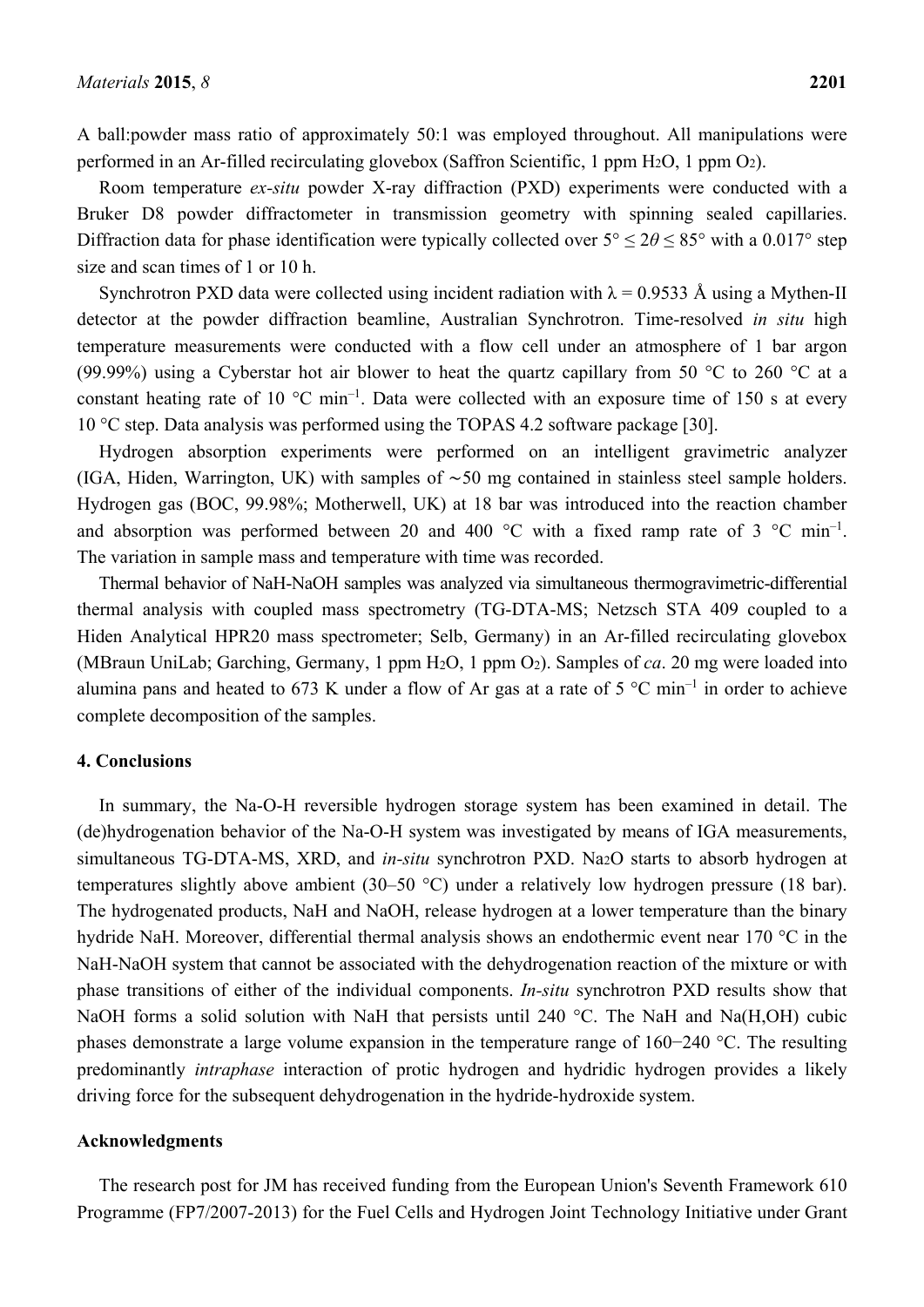# **Author Contributions**

beamline at the Australian Synchrotron.

Jianfeng Mao performed the synthesis, PXD and hydrogen performance characterization; Qinfen Gu performed the synchrotron measurements; Duncan H. Gregory was responsible for planning and supervising the research. All authors discussed the results and co-wrote the manuscript.

# **Conflicts of Interest**

The authors declare no conflict of interest.

# **References**

- 1. Hadjipaschalis, I.; Poullikkas, A.; Efthimiou, V. Overview of current and future energy storage technologies for electric power applications. *Renew. Sust. Energy Rev.* **2009**, *13*, 1513–1522.
- 2. Schlapbach, L.; Züttel, A. Hydrogen-storage materials for mobile applications. *Nature* **2001**, *414*, 353–358.
- 3. Mandal, T.K.; Gregory, D.H. Hydrogen: Future energy vector for sustainable development. *Proc. Inst. Mech. Eng. Part C J. Mech. Eng. Sci.* **2010**, *224*, 539–558.
- 4. Schüth, F.; Bogdanović, B.; Felderhoff, M. Light metal hydrides and complex hydrides for hydrogen storage. *Chem. Commun.* **2004**, *20*, 2249–2258.
- 5. Orimo, S.; Nakamori, Y.; Eliseo, J.; Züttel, A.; Jensen, C.M. Complex hydrides for hydrogen storage. *Chem. Rev.* **2007**, *107*, 4111–4132.
- 6. Mandal, T.K.; Gregory, D.H. Hydrogen storage materials: Present scenarios and future directions. *Ann. Rep. Prog. Chem. Sect. A Inorg. Chem.* **2009**, *105*, 21–54.
- 7. Reardon, H.; Hanlon, J.; Hughes, R.W.; Godula-Jopek, A.; Mandal, T.K.; Gregory, D.H. Emerging concepts in solid-state hydrogen storage: The role of nanomaterials design. *Energy Env. Sci.* **2012**, *5*, 5951–5979.
- 8. Hamilton, C.W.; Baker, R.T.; Staubitzc, A.; Manners, I. B-N compounds for chemical hydrogen storage. *Chem. Soc. Rev.* **2009**, *38*, 279–293.
- 9. Targets for Onboard Hydrogen Storage Systems for Light-Duty Vehicles. Available online: http://energy. gov/sites/prod/files/2014/03/f12/targets\_onboard\_hydro\_storage.pdf (accessed on 23 April 2015).
- 10. Ibrahim, H.; Ilinca, A.; Perron, J. Energy storage systems—Characteristics and comparisons. *Renew. Sust. Energy Rev.* **2008**, *12*, 1221–1250.
- 11. Mao, J.F.; Gregory, D.H. Recent advances in the use of sodium borohydride as a solid state hydrogen store. *Energies* **2015**, *8*, 430–453.
- 12. Mao, J.F.; Guo, Z.P.; Liu, H.K. Improved hydrogen sorption performance of NbF<sub>5</sub>-catalysed NaAlH4. *Int. J. Hydrogen Energy* **2011**, *36*, 14503–14511.
- 13. Mao, J.F.; Guo, Z.P.; Nevirkovets, I.P.; Liu, H.K.; Dou, S.X. Hydrogen De-/Absorption improvement of NaBH4 catalyzed by Titanium-based additives. *J. Phys. Chem. C* **2012**, *116*, 1596–1604.